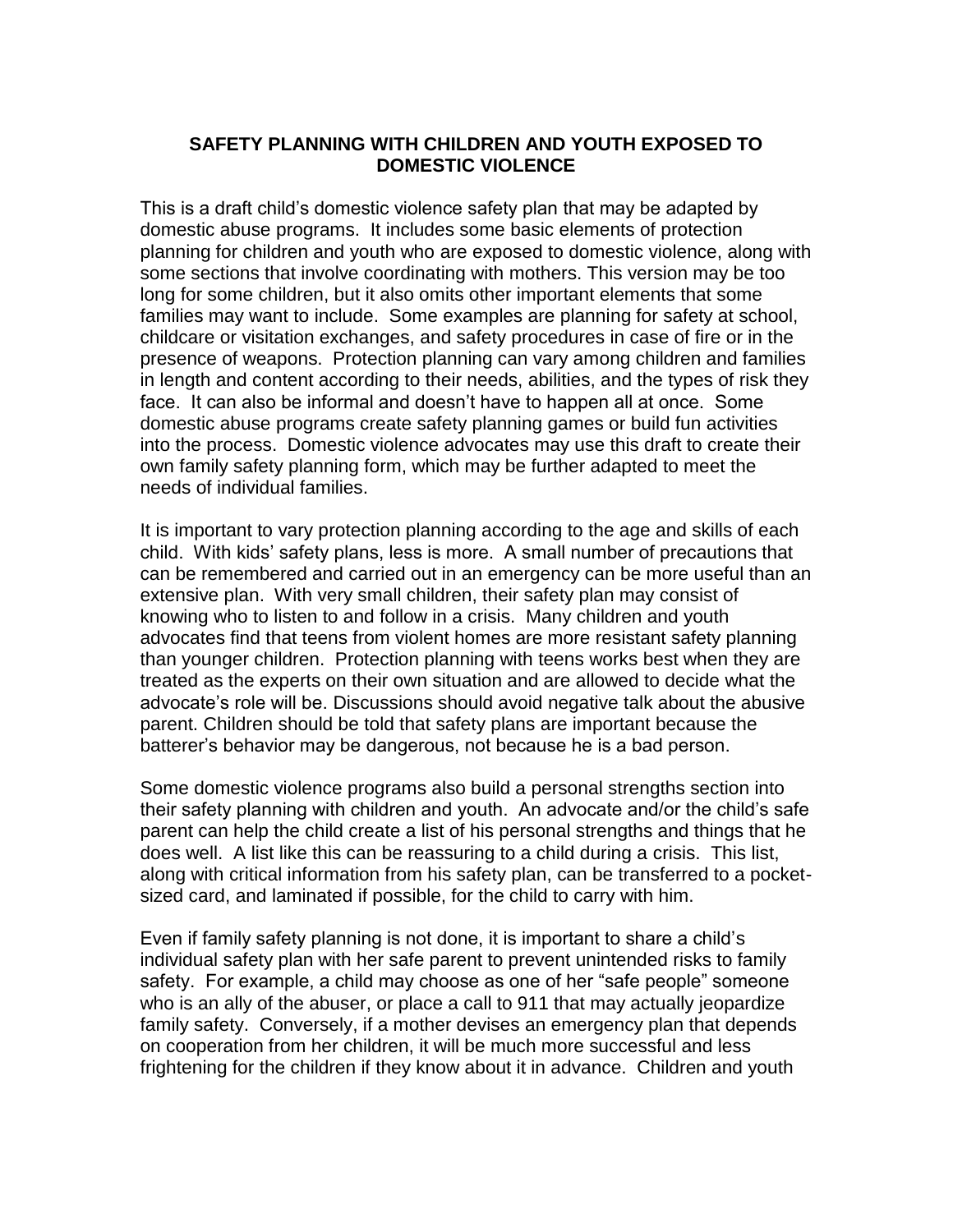from violent homes and their battered mothers need to understand each other's safety plans and coordinate their efforts to keep safe.

The phrases about feeling safe and talking to someone we trust that appear at the end of this plan are adapted from the Protective Behaviors program.

> Wisconsin Coalition Against Domestic Violence [www.wcadv.org](http://www.wcadv.org/)

## **MY SAFETY PLAN**

**Feeling safe means:**

- **I know that someone will take care of me.**
- **I know what is expected of me.**
- **I have an idea about what will probably happen next.**
- **I am not worried that I or someone else will get hurt.**
- **I don't feel scared.**
- I feel ok.

**Safe people I can talk to when I don't feel safe:**

|        | <b>Phone:</b> |
|--------|---------------|
| າ      | <b>Phone:</b> |
| າ<br>J | <b>Phone:</b> |
| 4.     | <b>Phone:</b> |
| 5      | <b>Phone:</b> |

**When there is trouble, I can call someone. Places where there are telephones in my home:**

**\_\_\_\_\_\_\_\_\_\_\_\_\_\_\_\_\_\_\_\_\_\_\_\_\_\_\_\_\_\_\_\_\_\_\_\_\_\_\_\_\_\_\_\_\_\_\_\_\_\_\_\_\_\_\_**

**Where can I go when I don't feel safe at home?**

- **A safe place has more than one way out.**
- **A safe place does not have things that can used as weapons. Safe places in my home are:**

**\_\_\_\_\_\_\_\_\_\_\_\_\_\_\_\_\_\_\_\_\_\_\_\_\_\_\_\_\_\_\_\_\_\_\_\_\_\_\_\_\_\_\_\_\_\_\_\_\_\_\_\_\_\_\_**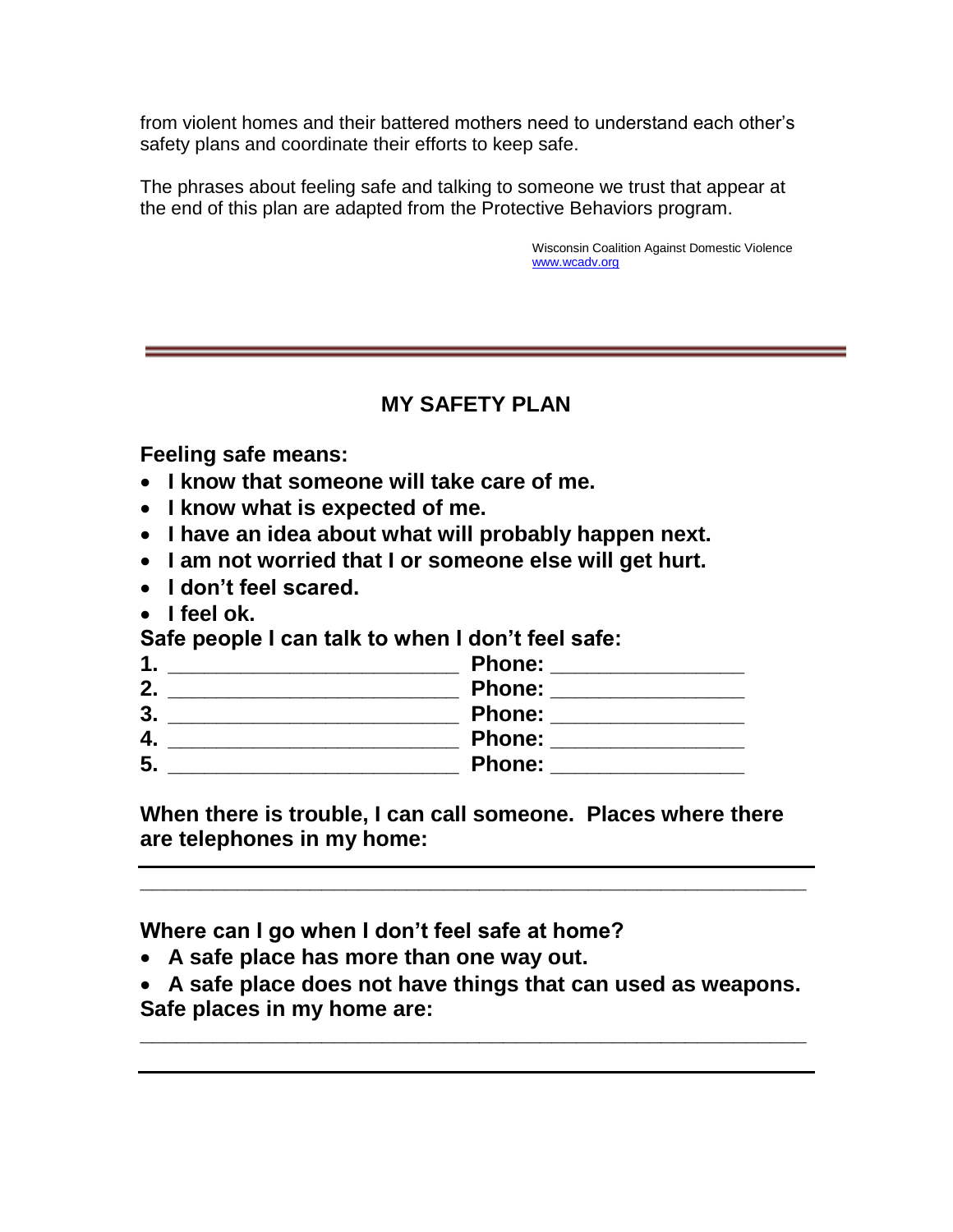**Safe places near my home are:** 

| How will I get out of the house if there is danger?                                                                               |
|-----------------------------------------------------------------------------------------------------------------------------------|
|                                                                                                                                   |
| Our family uses a code word when it's time to call for help. Our                                                                  |
| Will I be responsible for helping any brothers or sisters if there<br>is danger? ____ Yes ___ No<br>If yes, what will I do?       |
|                                                                                                                                   |
| Will any brothers or sisters be responsible for helping me if<br>there is danger? _____ Yes _____ No<br>If yes, what should I do? |
|                                                                                                                                   |
| When I am afraid of getting hurt, I can call 911.<br>When I call 911, I will:                                                     |
| • Describe what is happening.                                                                                                     |
|                                                                                                                                   |
|                                                                                                                                   |
| Stay on the phone to answer questions.                                                                                            |
| $\vert$ I know how to call 911.                                                                                                   |
| Here are some other plans our family uses to stay safe:<br>1.                                                                     |
| 2.<br><u> 1989 - Johann John Stein, marwolaeth a breithinn a breithinn a breithinn a breithinn a breithinn a breithinn </u>       |
|                                                                                                                                   |

**\_\_\_\_\_\_\_\_\_\_\_\_\_\_\_\_\_\_\_\_\_\_\_\_\_\_\_\_\_\_\_\_\_\_\_\_\_\_\_\_\_\_\_\_\_\_\_\_\_\_\_\_\_\_\_**